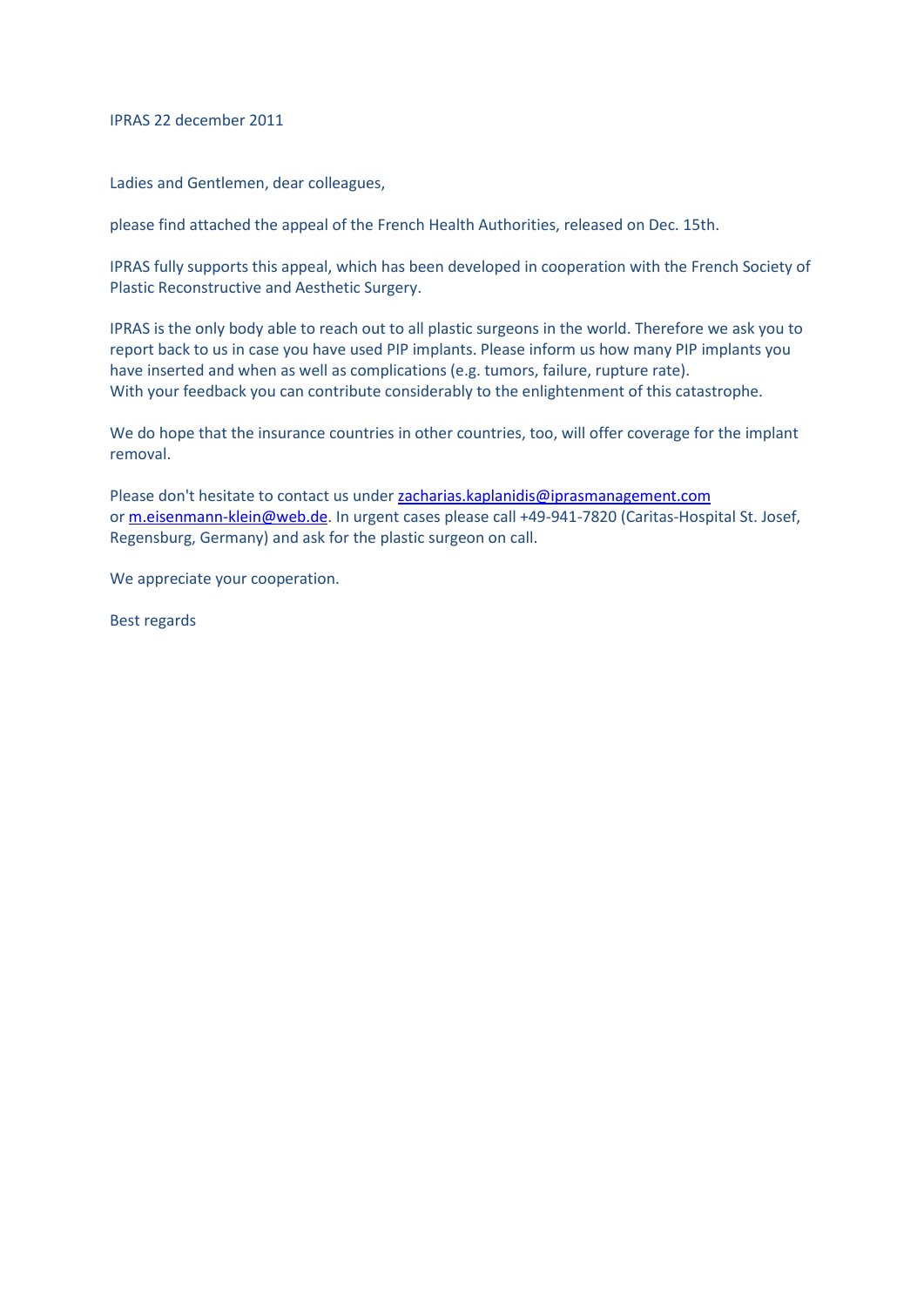Directorate General of Health Paris, December 14, 2011 PRESS RELEASE

First meeting of the Monitoring Committee Women with breast implants PIP

At the request of the Minister of Labour, Employment and Health, a Monitoring Committee Women with breast implants PIP, chaired by the Director General of the Health, held its first meeting December 14, 2011.

It is composed of the French Agency for Safety of Health Products (AFSSAPS) Institute of Health Surveillance (InVS), the National Cancer Institute (INCA), the Fund National Health Insurance (CNAM), representatives of the French Society of Senology and Breast Pathology (SFSPM), the French Cancer Society (SFC) of the French Society of Oncology Private (PCF), the French Society Hematology (SFH), the French Society of Surgical Oncology (SFCO), the French Society of Plastic Reconstructive and Aesthetic Surgery (SOFCPRE), the National Union of Plastic Reconstructive and Aesthetic Surgery (SNCPRE), the National Council of the Medical Association, Association of human carriers of Brand implants P.I.P. (PPP), the Movement for the Defense of Women with implants and prostheses (MDFPIP) and the National League of fight against cancer ..

During this first meeting, Afssaps reported the reports of adverse serious adverse events observed in women with implants with PIP in particular, today, 8 cases of cancer reported that to date no accountability has been established between these cancers and the port of PIP breast implants (1 case of lymphoma Anaplastic large cell, 5 cases of mammary adenocarcinoma, 1 case of lymphoma amygdala and a case of acute myelogenous leukemia). These monitoring data will be updated two times a month and made available on the Afssaps website.

The committee then reviewed the steps taken since the recall of these prostheses March 2010, in terms of terms of diagnosis, and possible explantation monitoring of women with implants PIP.

Thus, it is currently indicated:

· The women with these implants, the need to consult their surgeon or physician:

- They must have a systematic examination and testing radiological appropriate.

- Any rupture, suspicion of rupture or oozing of a prosthesis should lead to its explantation, as well as that of the second prosthesis.

- A preventive explantation of the prosthesis without clinical signs of deterioration of the implant should be discussed with the women concerned. · To health professionals to contact all their patients bearing implants PIP to conduct these reviews. They must also notify the AFSSAPS explantation of PIP breast implants, defective or not;

· The patient groups, to inform their members with updates recommendations